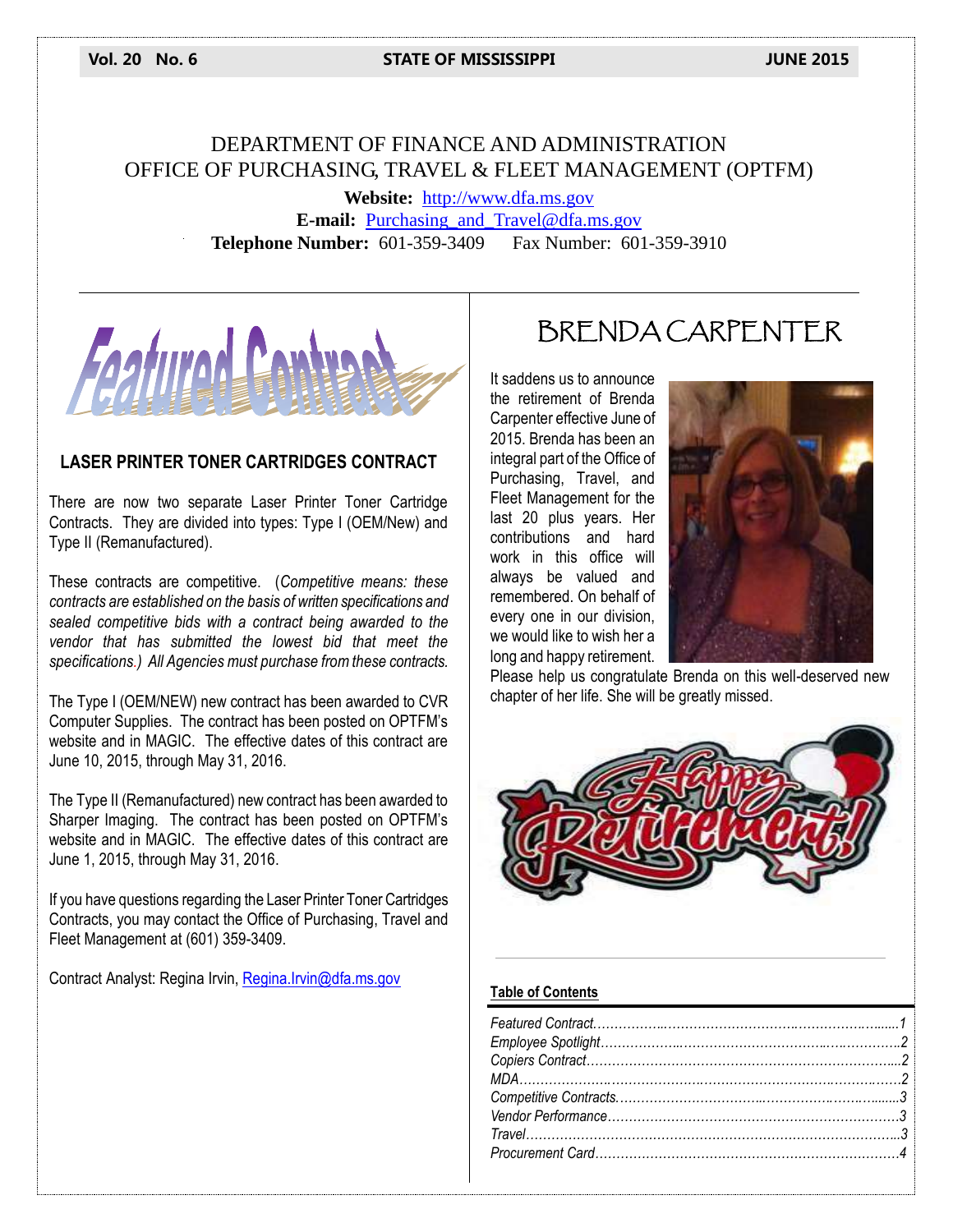#### **PURCHASING NOTES – JUNE 2015**



The Office of Purchasing, Travel and Fleet Management welcomes Steve Tucker as a Staff Officer. Steve joined the team on May 13, 2015. He transferred to the Department of Finance and Administration from The Mississippi Department of Transportation and has 14 years of state service experience. Steve attended the University of Southern Mississippi and graduated with a Bachelor of Science degree in Business Administration. His hobbies include spending time with family and friends, tennis, fishing and playing ukulele.

#### **We would also like to CONGRATULATE Steve on becoming a Certified Mississippi Purchasing Agent.**

#### **COPIERS - PURCHASE AND RENTAL**



There are new copier contracts that have been posted on the Office of Purchasing, Travel, and Fleet Management's, (OPTFM) website.

These state contracts are negotiated. (*Negotiated means that agencies can negotiate the* 

*best price from the listed contract vendors.)* State agencies may purchase from any of the listed contract vendors or state agencies may purchase the item(s) from other than the contract vendor provided they follow the applicable procedures set forth in section 31-71-13 (a), (b), or (c) of the Mississippi Code, 1972 Annotated and the price shall not exceed the negotiated contract price.

These contracts features includes various copy machines, multifunction printers and duplicators, with an array of accessories that are available for purchase or rental. The dates of these contracts are May 1, 2015 – April 30, 2016. Also, agencies must use the Rental Agreement (located on OPTFM's website) when renting a copier. The terms of the Rental Agreement cannot be amended/changed without approval from OPTFM.

There are currently 11 vendors who have contracts and provides an array of products and supplies suited to meet your needs. These contracts may be viewed on OPTFM's website at the link below and in MAGIC.

[http://www.dfa.state.ms.us/Purchasing/StateContracts/CopierList6](http://www.dfa.state.ms.us/Purchasing/StateContracts/CopierList600.html) [00.html](http://www.dfa.state.ms.us/Purchasing/StateContracts/CopierList600.html)

#### **MISSISSIPPI DEVELOPMENT AUTHORITY (MDA)**

# **Want To Find More Minority Contractors?**

### **[www.mmbr.org](http://www.mmbr.org/)**

**Our Online Registry Gets You Connected**

Mississippi Development Authority's minority and woman-owned business online registry can put you in touch with minority contractors. You can search by geographical location, type of service and products provided or by our easy-to-use alphabetical listing.

### **What are the benefits of utilizing a minority contractor?**

#### **Gain a Competitive Advantage**

 Minority-Owned companies are in a better position to provide personalized customer service and flexible and innovative solutions to challenges which gives your organization a competitive advantage.

#### **Greater Representation and Community Development**

• Contracting with minority-owned companies has a direct economic impact on entire communities where minority-owned companies have incorporated their businesses.

#### **Efficient Utilization of Resources**

 Increased competition creates cost saving opportunities for consumers. Minority-Owned companies often have low overhead and respond efficiently to the needs of procurement professionals.

> **Start searching online now Visit www.mmbr.org**



mississippi.org

**For information contact Latonia Shirley at Mississippi Development Authority at 601.359.6678 or e-mail:lshirley@mississippi.org.**

Contract Analyst: Regina Irvin, [Regina.Irvin@dfa.ms.gov](mailto:Regina.Irvin@dfa.ms.gov)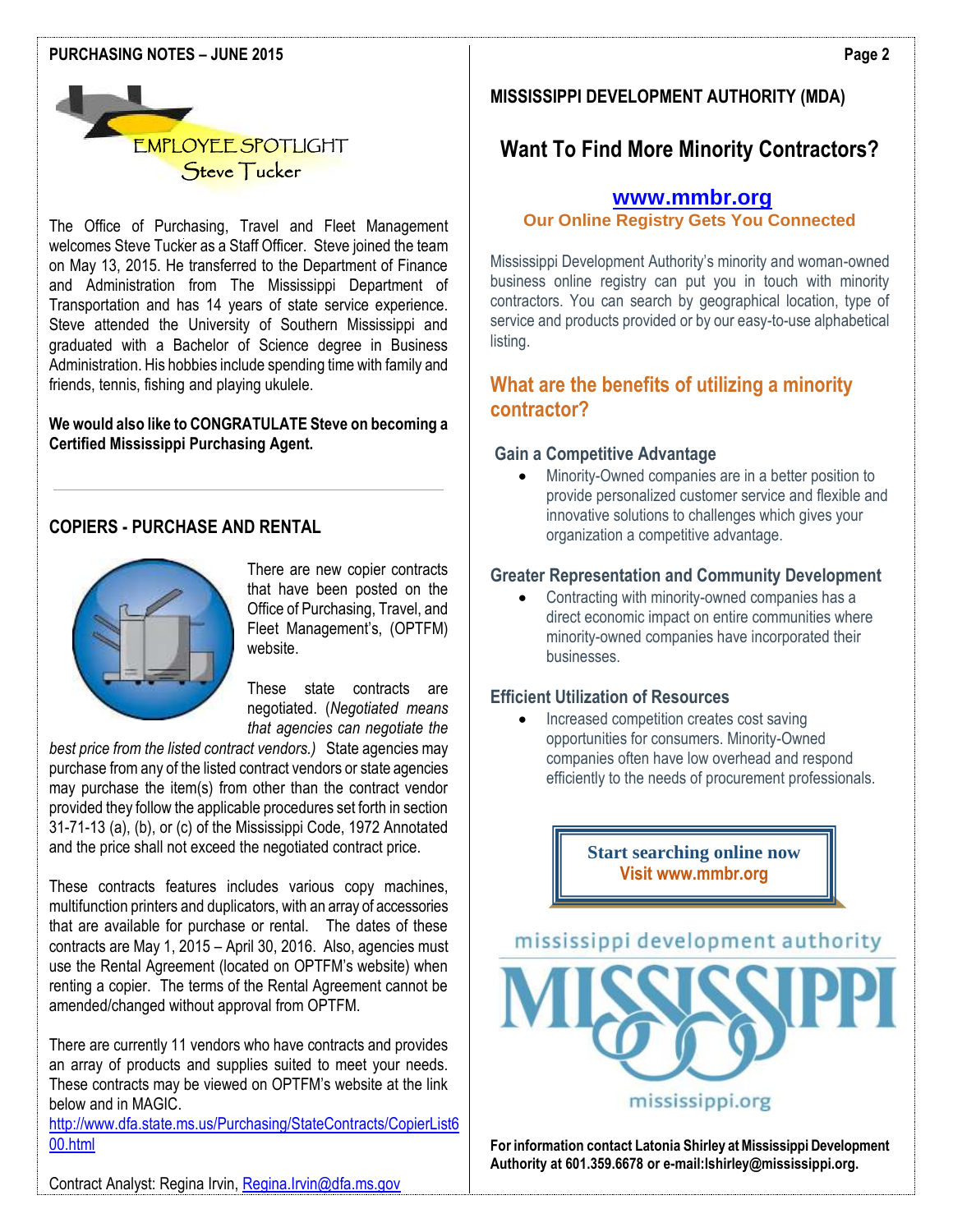#### **PURCHASING NOTES – JUNE 2015**

#### **COMPETITIVE BID CONTRACTS**

The following Competitive Bid Contracts were effective on June 1, 2015, and will expire on May 31, 2016.

- Ammunition Extension
- Laser Printer Toner Cartridges Type I (New)
- Laser Printer Toner Cartridges Type II (Remanufactured)

Competitive bid contracts can be viewed on the Office of Purchasing, Travel and Fleet Management's website at: [http://www.dfa.state.ms.us/Purchasing/StateContracts/Competitive](http://www.dfa.state.ms.us/Purchasing/StateContracts/Competitive.html)

[.html.](http://www.dfa.state.ms.us/Purchasing/StateContracts/Competitive.html)

#### **VENDOR PERFORMANCE**



If you have an issue with any State Contract vendor with the Office of Purchasing, Travel and Fleet Management, please complete the Vendor Performance Form located on OPTFM's website at: [http://www.dfa.state.ms.us/](http://www.dfa.state.ms.us/Purchasing/VendorPerformanceForm.pdf) [Purchasing/VendorPerform](http://www.dfa.state.ms.us/Purchasing/VendorPerformanceForm.pdf) [anceForm.pdf.](http://www.dfa.state.ms.us/Purchasing/VendorPerformanceForm.pdf) Please submit this form and

supporting documentation to the assigned analyst.

#### **TRAVEL Travel Card Program Updates**

The Travel Card Program has been a huge asset to agencies and governing authorities throughout Mississippi. Each of the three types



of accounts available (cardless, individual, and

department) allow travelers on official state business to book airfare, lodging, vehicle rental services, and a host of other authorized transactions as outlined in the Travel Card Guidelines.

The program keeps growing, and I am excited to have the opportunity to serve you when you need help.

Remember, if you already participate in the Travel Card Program, you are responsible for keeping your program coordinator and cardholder information updated. For new cardholders, you only need to fill out the Cardholder Agreement Application. For deletions, simply email me the first and last name of the cardholder as well as the last 4 digits of the card number. {Don't forget to collect and shred the card.}

The new EMV chip cards will be sent out in August, 2015. We are looking forward to the new technology that keeps your accounts even more secure. I will send more information about that as August approaches.

 unblocked for registration or international travel. Another Most of the requests for help come in the form of needing a card example, though it happens far less frequently, is lodging. This may be because of an invalid expiration date entered by the hotel clerk, or perhaps credit limits need a temporary increase. Occasionally other transactions will cause the card to be declined although the purchase is valid. I can determine why, but only if you let me know there is a problem.

Should your card be rejected, please do not hesitate to let me know. The best way to request assistance is via email. I will need the last four digits of the card number as well as a brief description of why you need it opened. Phone calls are great but if I am away from my desk, I won't get your message until later. With email being on my phone, I can usually take care of the problem immediately.

Your first point of contact with any travel card related issue should be with me in the Office of Purchasing, Travel and Fleet Management. As your liaison with the Bank, I will be able to discern if the issue is something I can handle quickly for you, and it also helps me keep proper documentation for tracking issues beyond my control.

Laurie Pierce | Travel Manager Office of Purchasing, Travel & Fleet Management 601.359.3647 – phone | [laurie.pierce@dfa.ms.gov](mailto:laurie.pierce@dfa.ms.gov) [http://www.dfa.state.ms.us/Purchasing/Travel/Tr](http://www.dfa.state.ms.us/Purchasing/Travel/Travel.html) [avel.html](http://www.dfa.state.ms.us/Purchasing/Travel/Travel.html)